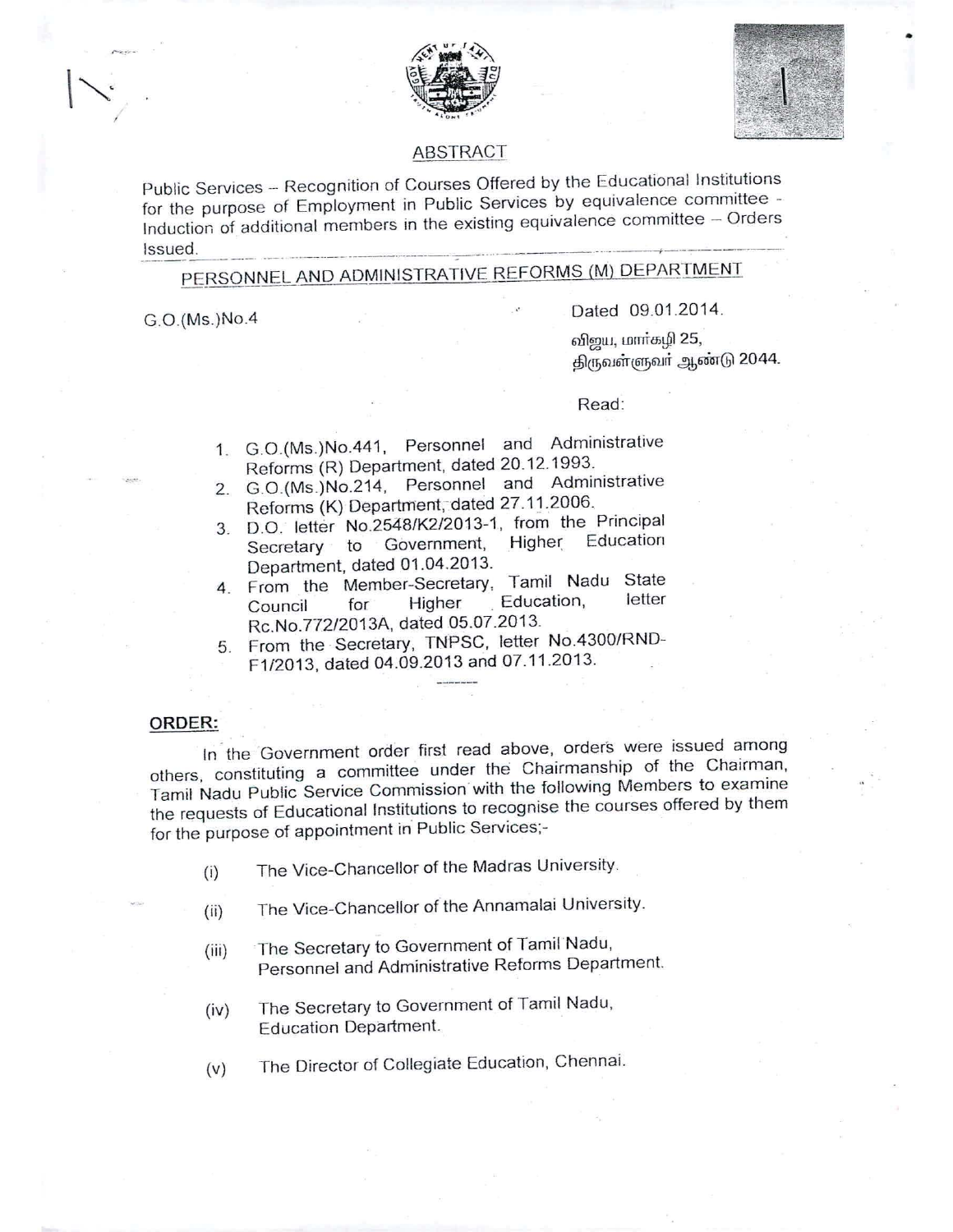(vi) The Director of Technical Education, Chennai.

2) In the G.O. second read above, the Secretary, Tamil Nadu Public Service Commission has also been inducted as the Member-Secretary to the equivalence committee, as the Secretary, Tamil Nadu Public Service Commission, who is assisting the Chairman of the Tamil Nadu Public Service Commission in'the capacity of chairperson of Ihe equivalence committee.

~l

 $\overline{\phantom{0}}$ .<br>, ,

3) In the letter third read above, the Higher Education Department has sent a proposal for the reconstitution of the equivalence committee by inducting additional members. In the letter fourth and fifth read above views on the above proposal have been sought from the Tamil Nadu State Council for Higher Education and the Tamil Nadu Public Service Commission.

4) The Government after, careful examination of the proposal has decided to accept the proposal of the Higher Education Department and accordingly issue the following amendment to the Government Order first read above.

### AMENDMENT

For SI.No. (i) to (vi) under para 2 of the G.0.(Ms.)No.441, Personnel and Administrative Reforms (R) Department, dated 20.12.1993 the following shall be substituted:-

- (i) The Secretary to Government, Personnel and Administrative Reforms Department.
- (ii) The Secretary to Government, School Education Department.
- (iii) The Secretary to Government, Higher Education Department.
- (iv) The Vice-Chairperson, Tamil Nadu State Council for Higher Education.
- (v) The Vice-Chancellor of University of Madras.
- (vi) The Director of Collegiate Education, Chennai.
- (vii) The Director of Technical Education, Chennai.
- (viii) The Vice-Chancellor of Anna University.

## (BY ORDER OF THE GOVERNOR)

# P.WC. DAVIDAR PRINCIPAL SECRETARY TO GOVERNMENT

#### To

t

The Chairman, Tamil Nadu Public Service Commission, Chennai-3 The Secretary, Tamil Nadu Public Service Commission, Chennai - 3. The Private Secretary to the Chief Secretary to Government. The Special Personal Assistant to Minister (Municipal Administration,

Rural Development, Law, Courts and Prisons), Chennai-9. The Special Personal Assistant to Minister (Higher Education), Chennai-9. The Special Personal Assistant to Minister (School Education), Chennai-9. The Vice-Chairperson, Tamil Nadu State Council for Higher Education.